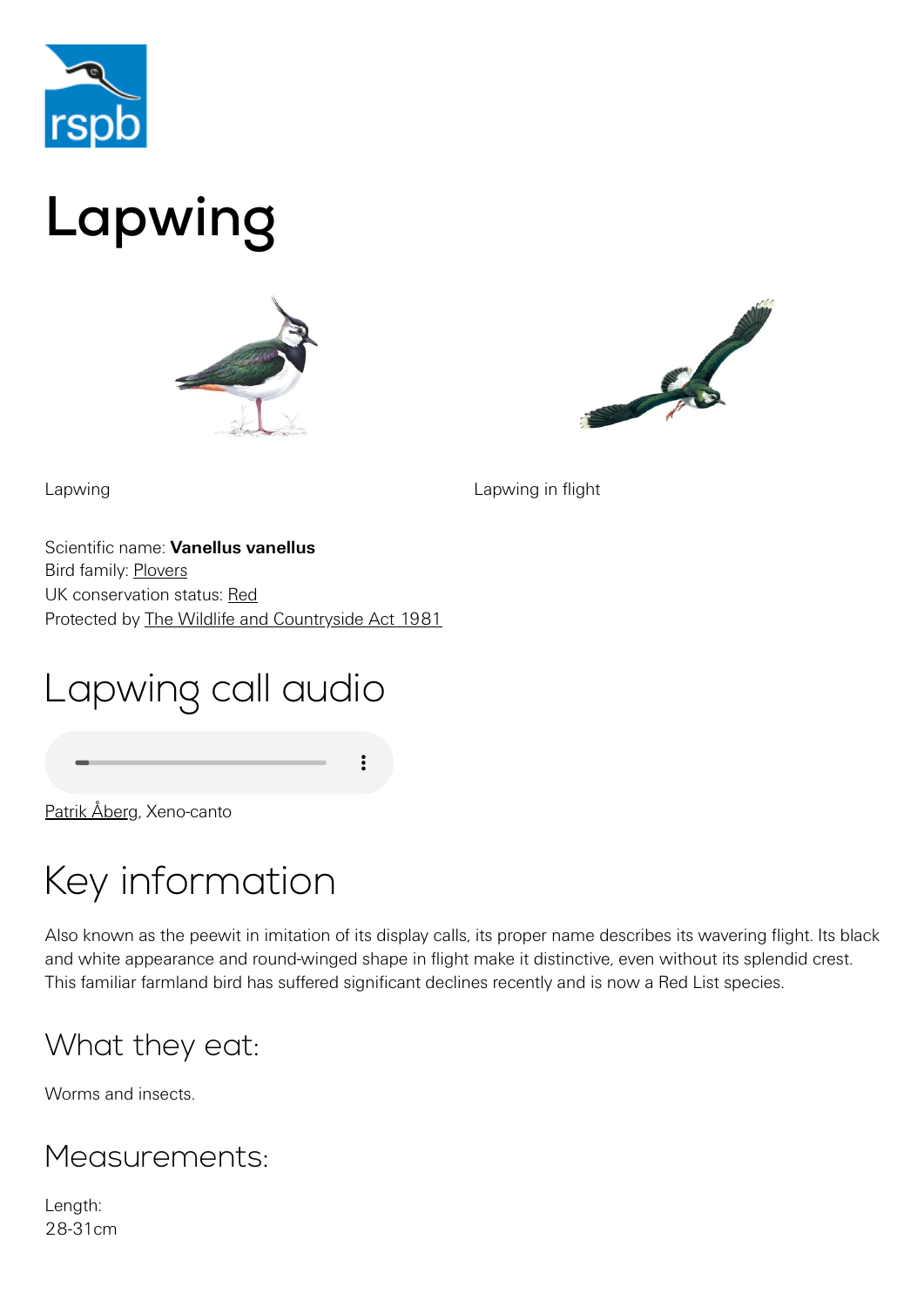Wingspan: 82-87cm Weight: 140-320g

#### Population:

UKO0000 dipgirs the number of pairs breeding annually. UK wintering is the number of individuals present from Oktobetetonglarch. UK passage is the number of individuals passing through on migration in spring and/or 650,000 birds  $b$  reeding:

## Identifying features:

## **Lapwing**

Feather colour: Black Brown Green Grey Orange White Leg colour: Brown Pink Beak: Black Medium length Medium thickness

Natural habitats: Farmland Grassland Marine and intertidal Upland Wetland

## Where and when to see them

Lapwings are found on farmland throughout the UK particularly in lowland areas of northern England, the Borders and eastern Scotland. In the breeding season prefer spring sown cereals, root crops, permanent unimproved pasture, meadows and fallow fields. They can also be found on wetlands with short vegetation. In winter they flock on pasture and ploughed fields. The highest known winter concentrations of lapwings are found at the Somerset Levels, Humber and Ribble estuaries, Breydon Water/Berney Marshes, the Wash and Morecambe Bay.

\* This map is intended as a guide. It shows general distribution rather than detailed, localised populations. Resident

Passage Summer **Winter Lapwing distribution map** 

You can see lapwings all year round. They leave upland areas after the breeding season and move to lowland fields for the winter. Large numbers of N European birds arrive in autumn for the winter.

This bird can be seen in the UK in: jan feb mar apr may jun jul aug sep oct nov dec

## RSPB reserves

[RSPB Frampton Marsh](https://www.rspb.org.uk/reserves-and-events/reserves-a-z/frampton-marsh/) [RSPB Insh Marshes](https://www.rspb.org.uk/reserves-and-events/reserves-a-z/insh-marshes/)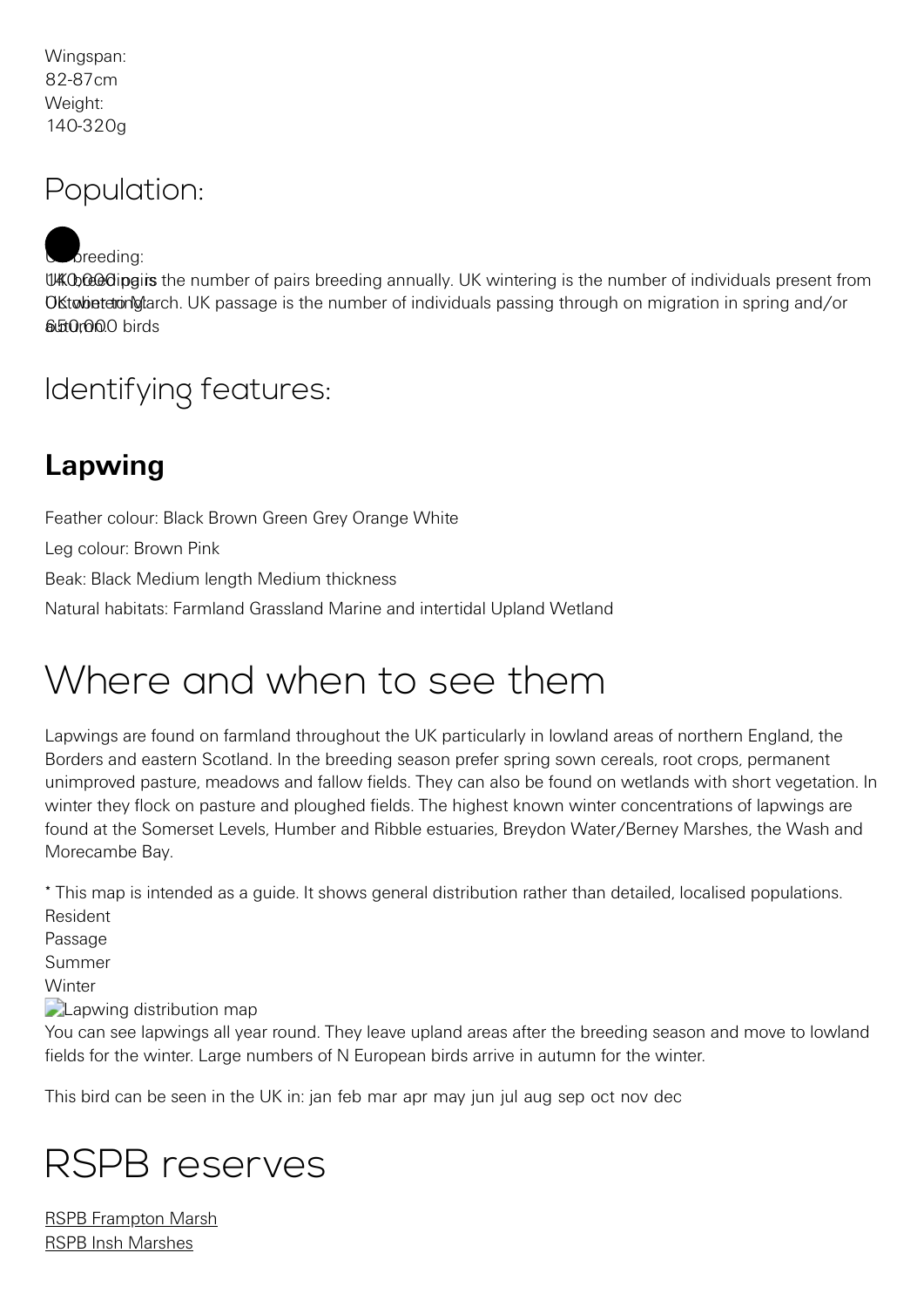[RSPB Loch Leven](https://www.rspb.org.uk/reserves-and-events/reserves-a-z/loch-leven/) [RSPB Loch of Spiggie](https://www.rspb.org.uk/reserves-and-events/reserves-a-z/loch-of-spiggie/) [RSPB Lower Lough Erne Islands](https://www.rspb.org.uk/reserves-and-events/reserves-a-z/lower-lough-erne-islands/) [RSPB Medmerry](https://www.rspb.org.uk/reserves-and-events/reserves-a-z/medmerry/) [RSPB Middleton Lakes](https://www.rspb.org.uk/reserves-and-events/reserves-a-z/middleton-lakes/) [RSPB Otmoor Reserve](https://www.rspb.org.uk/reserves-and-events/reserves-a-z/otmoor-reserve/) [RSPB Portmore Lough](https://www.rspb.org.uk/reserves-and-events/reserves-a-z/portmore-lough/) **[RSPB Adur Estuary](https://www.rspb.org.uk/reserves-and-events/reserves-a-z/adur-estuary/)** [RSPB Balranald](https://www.rspb.org.uk/reserves-and-events/reserves-a-z/balranald/) [RSPB Beckingham Marshes](https://www.rspb.org.uk/reserves-and-events/reserves-a-z/beckingham-marshes/) [RSPB Belfast's Window on Wildlife](https://www.rspb.org.uk/reserves-and-events/reserves-a-z/belfasts-window-on-wildlife/) [RSPB Broubster Leans](https://www.rspb.org.uk/reserves-and-events/reserves-a-z/broubster-leans/) [RSPB Buckenham Marshes](https://www.rspb.org.uk/reserves-and-events/reserves-a-z/buckenham-marshes/) [RSPB Cattawade Marshes](https://www.rspb.org.uk/reserves-and-events/reserves-a-z/cattawade-marshes/) [RSPB Coll](https://www.rspb.org.uk/reserves-and-events/reserves-a-z/coll/) [RSPB Crook of Baldoon](https://www.rspb.org.uk/reserves-and-events/reserves-a-z/crook-of-baldoon/) [RSPB The Loons and Loch of Banks](https://www.rspb.org.uk/reserves-and-events/reserves-a-z/the-loons-and-loch-of-banks/) [RSPB Udale Bay](https://www.rspb.org.uk/reserves-and-events/reserves-a-z/udale-bay/) [RSPB Winterbourne Downs](https://www.rspb.org.uk/reserves-and-events/reserves-a-z/winterbourne-downs/) [RSPB Rainham Marshes](https://www.rspb.org.uk/reserves-and-events/reserves-a-z/rainham-marshes/) [RSPB Exminster and Powderham Marshes](https://www.rspb.org.uk/reserves-and-events/reserves-a-z/exminster-and-powderham-marshes/) [RSPB Fen Drayton Lakes](https://www.rspb.org.uk/reserves-and-events/reserves-a-z/fen-drayton-lakes/) [RSPB Geltsdale](https://www.rspb.org.uk/reserves-and-events/reserves-a-z/geltsdale/) [RSPB Hesketh Out Marsh](https://www.rspb.org.uk/reserves-and-events/reserves-a-z/hesketh-out-marsh/) [RSPB Loch Gruinart](https://www.rspb.org.uk/reserves-and-events/reserves-a-z/loch-gruinart/) [RSPB Marshside](https://www.rspb.org.uk/reserves-and-events/reserves-a-z/marshside/) [RSPB Mersehead](https://www.rspb.org.uk/reserves-and-events/reserves-a-z/mersehead/) [RSPB North Warren](https://www.rspb.org.uk/reserves-and-events/reserves-a-z/north-warren/) [RSPB Northward Hill](https://www.rspb.org.uk/reserves-and-events/reserves-a-z/northward-hill/) [RSPB Pulborough Brooks](https://www.rspb.org.uk/reserves-and-events/reserves-a-z/pulborough-brooks/) [RSPB Saltholme](https://www.rspb.org.uk/reserves-and-events/reserves-a-z/saltholme/) [RSPB Sandwell Valley](https://www.rspb.org.uk/reserves-and-events/reserves-a-z/sandwell-valley/) [RSPB Onziebust](https://www.rspb.org.uk/reserves-and-events/reserves-a-z/onziebust/) [RSPB Amberley Wildbrooks](https://www.rspb.org.uk/reserves-and-events/reserves-a-z/amberley-wildbrooks/) [RSPB Berney Marshes and Breydon Water](https://www.rspb.org.uk/reserves-and-events/reserves-a-z/berney-marshes-breydon-water/) [RSPB Bowers Marsh](https://www.rspb.org.uk/reserves-and-events/reserves-a-z/bowers-marsh/) [RSPB Boyton and Hollesley Marshes](https://www.rspb.org.uk/reserves-and-events/reserves-a-z/boyton-and-hollesley-marshes/) [RSPB Brading Marshes](https://www.rspb.org.uk/reserves-and-events/reserves-a-z/brading-marshes/) [RSPB Brodgar](https://www.rspb.org.uk/reserves-and-events/reserves-a-z/brodgar/) [RSPB Campfield Marsh](https://www.rspb.org.uk/reserves-and-events/reserves-a-z/campfield-marsh/) [RSPB Carsington Water](https://www.rspb.org.uk/reserves-and-events/reserves-a-z/carsington-water/) [RSPB Cliffe Pools](https://www.rspb.org.uk/reserves-and-events/reserves-a-z/cliffe-pools/) [RSPB Cors Ddyga](https://www.rspb.org.uk/reserves-and-events/reserves-a-z/cors-ddyga/) [RSPB West Canvey Marsh](https://www.rspb.org.uk/reserves-and-events/reserves-a-z/west-canvey-marsh/) [RSPB Ynys-hir](https://www.rspb.org.uk/reserves-and-events/reserves-a-z/ynys-hir/) [RSPB Conwy](https://www.rspb.org.uk/reserves-and-events/reserves-a-z/conwy/) **Lapwing Vanellus vanellus,** amongst grass